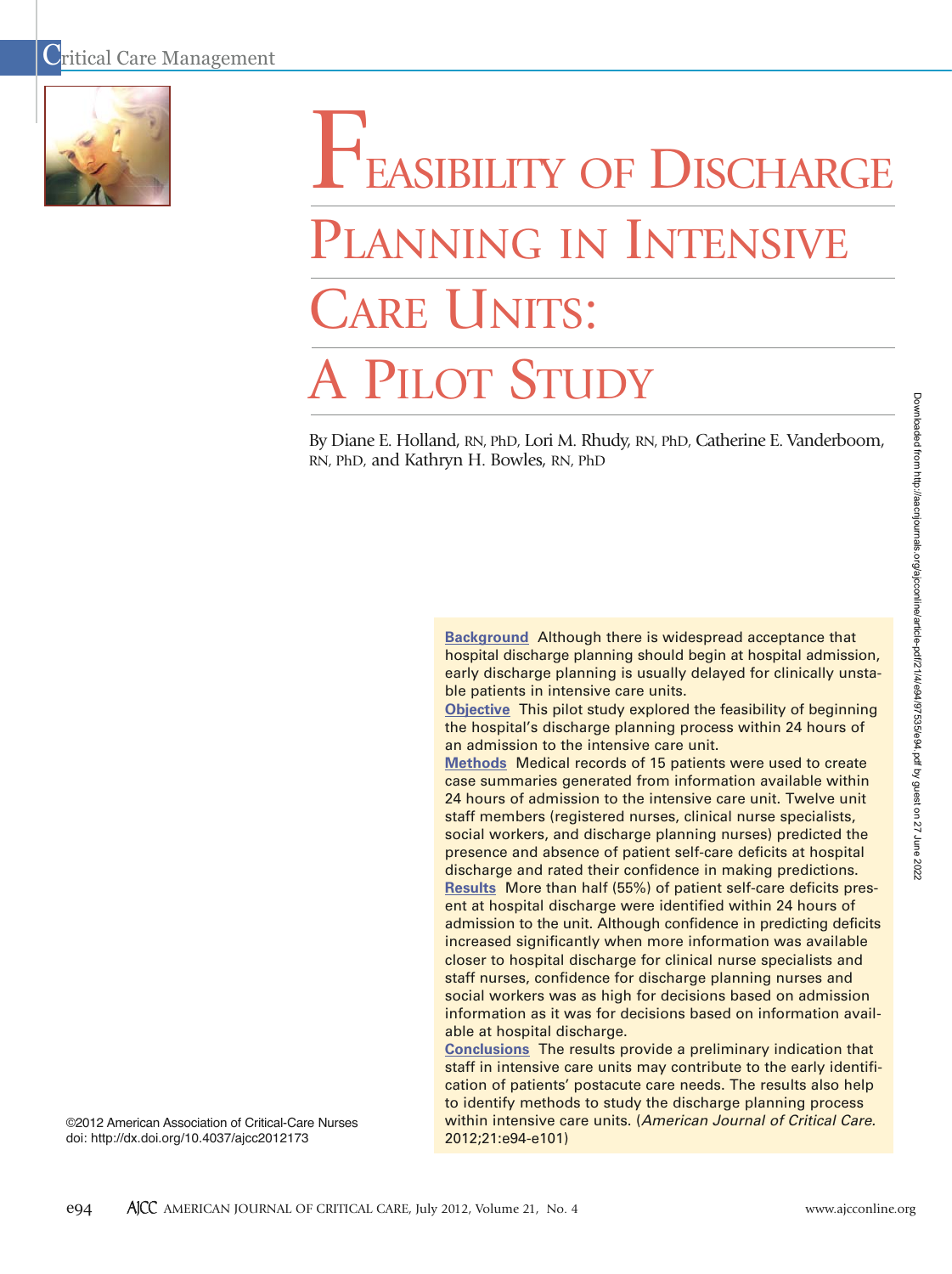ospital discharge planning is an essential care process for facilitating a smooth<br>transition of care from the hospital to another setting. Additionally, discharge<br>planning is mandated under Medicare's conditions of partici transition of care from the hospital to another setting. Additionally, discharge planning is mandated under Medicare's conditions of participation to be extended universally to all hospitalized patients.<sup>1</sup> Early assessment on admission to the hospital provides the baseline information and preliminary strucavailable to prepare a plan that meets patients' increasingly complex continuing care needs may be insufficient, leading to poor discharge outcomes that are disruptive to patients and costly to the health care system.3-6

Although most patients are transferred from the intensive care unit (ICU) to other less acute units before hospital discharge,<sup>7</sup> assessing patients' needs and providing direction for continuity of care are integral facets of nursing care for ICU patients.<sup>8,9</sup> Although the literature generally agrees on this point, the notion of discharge planning in ICUs has come to be understood in the existing literature as the discharge from ICU to a less acute hospital unit (a step-down unit or general nursing care unit).<sup>10-14</sup> Hospital discharge planning (planning for discharge from the hospital to a postacute setting) is traditionally deferred for patients in the ICU because anticipating their postacute needs is difficult because of the patients' high acuity, the rapid changes in patients' conditions, and patients' uncertain recovery.15,16 In addition, nurses report limited time to spend on hospital discharge planning and lack of knowledge and skills about the discharge planning process.

ICU survivors continue to be at greater risk for poor discharge outcomes (eg, rehospitalization or facility placement) than are patients who were not in the ICU during their hospitalization.<sup>17</sup> Few studies have been conducted, suggesting that ICU clinicians

# **About the Authors**

**Diane E. Holland** is a clinical nurse researcher in the Department of Nursing and an assistant professor of nursing in the College of Medicine at the Mayo Clinic in Rochester, Minnesota. **Lori M. Rhudy** is a clinical assistant professor at the University of Minnesota and a clinical nurse researcher in the Department of Nursing at the Mayo Clinic. **Catherine E. Vanderboom** is a clinical nurse researcher at the Mayo Clinic. **Kathryn H. Bowles** is a professor and Ralston House Endowed Term Chair in Gerontological Nursing, associate director of the New Courtland Center for Transitions and Health at the University of Pennsylvania School of Nursing in Philadelphia.

**Corresponding author:** Diane E. Holland, RN, PhD, Department of Nursing, College of Medicine, Mayo Clinic, 200 First Street SW, Rochester, MN 55905 (e-mail: holland .diane@mayo.edu).

initiate the hospital discharge planning process before patients are transferred from the ICU to a less acute care unit.7,13,15,18 The purpose of this pilot study was to determine the feasibility of beginning the hospital discharge planning process in the ICU by demonstrating the accuracy of clinicians' identification of self-care deficits when patients are admitted to the ICU.

# **Methods**

A comparative descriptive study was conducted at the Mayo Clinic, a large academic medical center in Rochester, Minnesota, to determine whether experienced ICU staff could identify at admission patients' selfcare deficits that would persist at hospital discharge. Orem's Self-Care

Deficit Theory guided the study.<sup>19</sup> According to Orem's theory, a self-care deficit exists when an individual is incapable of independently meeting their self-care demands and requires assistance from another person.

# **Patient Sample and Case Summaries**

After approval was acquired from the institutional review board, a random sample of medical records of 15 patients was obtained from a total of 200 randomly selected ICU patients who met inclusion criteria (patient was age 18 or older, first bed placement was in the ICU, and the patient had granted authorization for use of their medical record for research). The medical records of these patients were used to create case summaries. Medical records of patients who died before hospital discharge or were discharged to another hospital were excluded.

Development of the case summaries was patterned after Bowles and colleagues' studies of decision making related to postacute referral.<sup>20,21</sup> Two case summaries (1 admission, 1 discharge) for each patient were generated by the study investigators and reviewed

# Nurses lack knowledge and skills about the discharge planning process.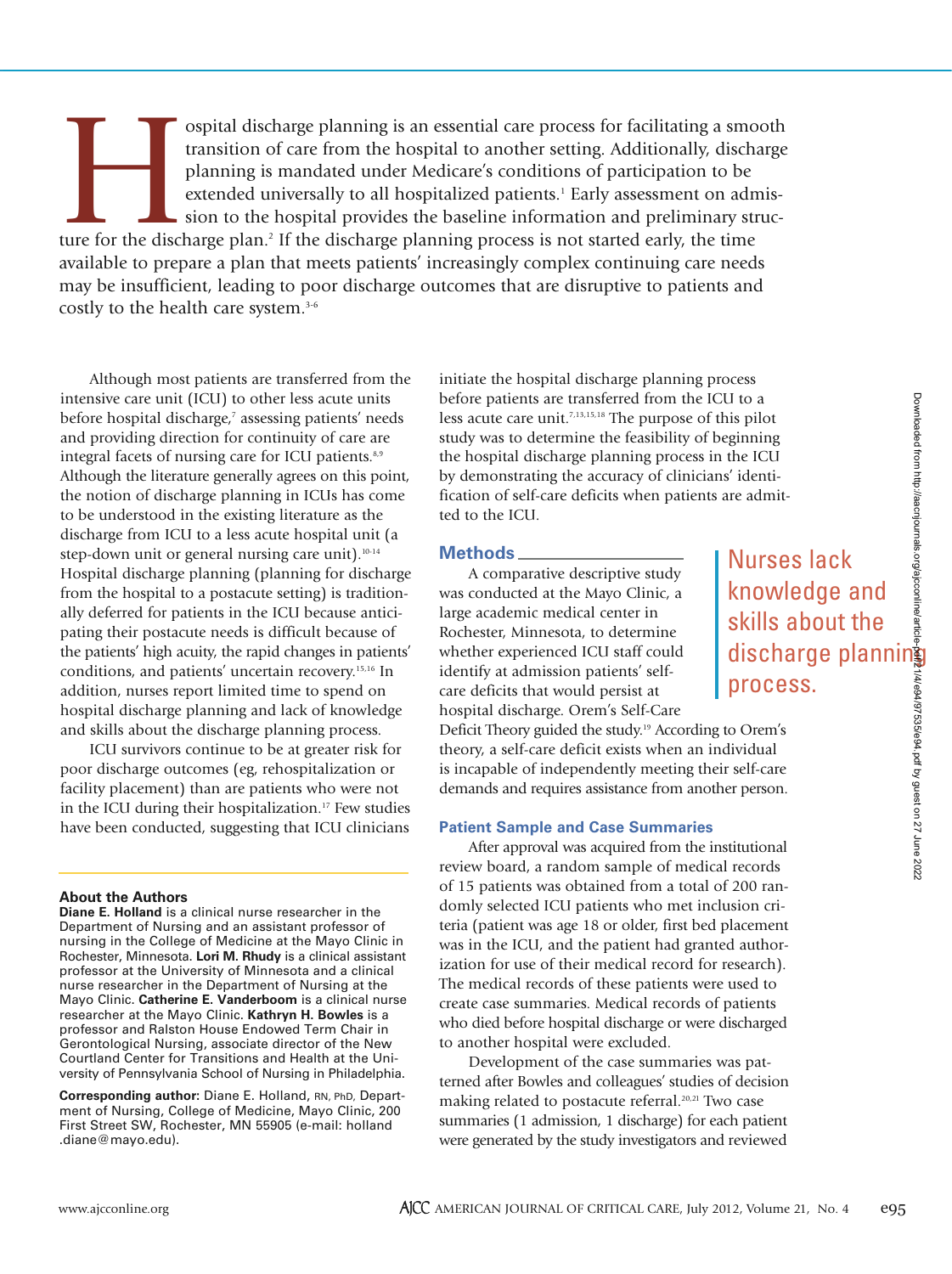by an expert ICU clinician for clarity and completeness. The admission case summaries were based on any information available in the patient's electronic

Using case summaries, clinicians recorded whether any of 27 self-care deficits would be present at hospital discharge. medical record before hospitalization (eg, health history, medical and surgical histories, and results of laboratory tests) and any information documented during the first 24 hours of the patient's ICU stay (see shaded box for an example of an admission case summary). The discharge case summaries were based on all information available throughout the hospital stay and were structured by using the same organizing domains as the admission case summaries. The case summaries were used to

determine the accuracy of ICU staff members' predictions at admission of whether patient self-care deficits would exist at hospital discharge.

# **Clinician Sample**

The names of experienced ICU clinicians were obtained by snowball sampling. Three participants from each of 4 roles—staff nurses, clinical nurse specialists, discharge planning nurses, and social workers—were enrolled in the study. These roles were selected because they were considered by the investigators to be key participants in the discharge planning process. It was anticipated that it would take approximately 1 hour for the clinician to review each case summary. Participants were remunerated \$150 for the time spent reviewing a total of 30 case summaries.

# **Data Collection**

Admission case summaries were distributed electronically to study participants. After reviewing each case summary, participants recorded whether each of 27 self-care deficits was likely to be present or

# **Participants** reported their confidence in predicting each self-care deficit.

absent at hospital discharge. Examples of self-care deficits included difficulty with meal preparation, bathing, mobility, ability to manage pain, and ability to use equipment. Participants were allowed to choose "not applicable" only for wound care, tube care, and use of equipment deficits. Additionally, participants reported their confidence in

making each prediction by using an investigatordesigned scale from 1 to 4, with  $1 = not$  confident and 4 = extremely confident.

At the end of each case summary review, the participants were asked "Based on the case summary, what information most influenced your prediction about deficits likely to be present at discharge?" Their responses were used to generate a list of the most important factors from the case summary that guided their predictions. After the experts completed their review of all case summaries, they were invited to attend a debriefing session held by a qualitative nursing scientist with the purpose of discussing study procedures, measures, and any burden related to participation in the study. They also discussed the important factors that influenced their decisions.

# **Data Analysis**

Self-care deficit analysis was focused on clinicians' accuracy in predicting deficits by using information contained in the admission case summaries when compared with consensus determinations based on the discharge case summaries. Consensus was determined by using Bowles' method: each of the 27 deficits was deemed present or absent at discharge by 7 or more of the 12 clinicians (a simple majority) on the basis of the more complete information set (discharge case summary).<sup>20,21</sup>

# **Prediction Accuracy**

Three measures of overall deficit prediction per case summary were calculated by comparing the 27 deficit assessments at admission for each expert with the consensus determinations. First, the percentages of deficits determined present by consensus that were also predicted present by the expert on the basis of admission information were calculated. For example, 5 deficits were present by consensus for case summary 1, all 5 of which were identified as present at admission by expert 1 (100% accuracy). Second, the percentages of deficits absent by consensus that were also predicted as absent at admission were calculated. For example, 22 deficits were absent by consensus for case summary 1, 15 of which were identified as absent at admission by expert 1 (68% accuracy). Third, the percentages where the admission and consensus assessments agreed across all 27 deficits were calculated. For example, 20 of the 27 deficit assessments for case summary 1 matched the consensus determinations for expert 1 (74% accuracy for deficits overall). These measures of overall deficit prediction were summarized for each expert. Prediction accuracy was then aggregated by role (eg, staff nurse, clinical nurse specialist, discharge planning nurse, social worker). Differences across expert roles were evaluated by using linear models with generalized estimating equations. This approach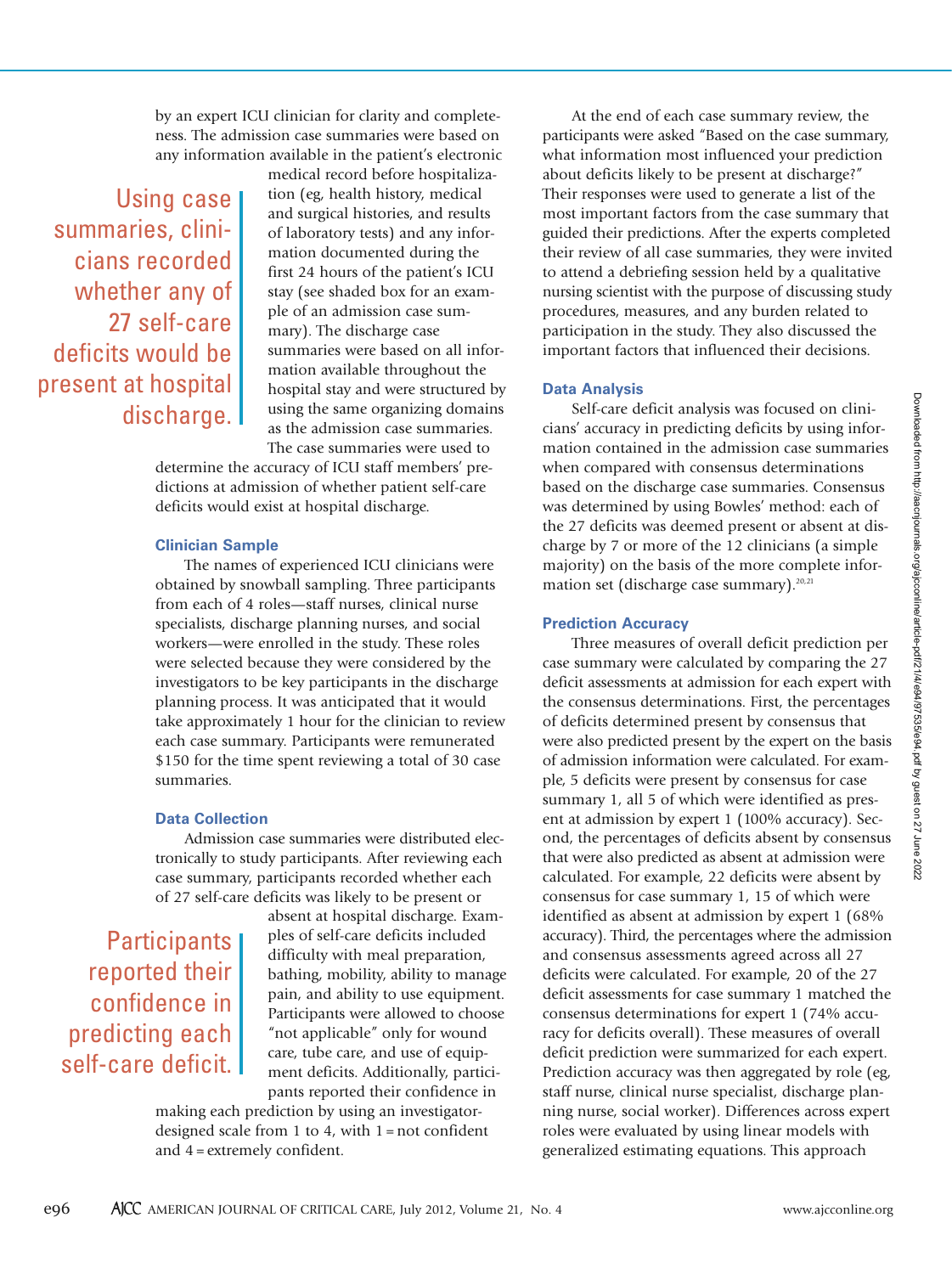# **Sample of admission case summary**

# **Age, sex, race:**

62-year-old white man

# **Health state**

Motor vehicle accident: Mild closed head injury; right humeral neck fracture; C2 type III odontoid fracture

**On admission to the emergency department:** Patient was driver in a vehicle T-boned by an oncoming vehicle, at which point patient's car veered head-on into a light post. The patient was seen slumped over as he went through the intersection. The patient has no recollection of the accident. He has no history of seizure disorder or loss of consciousness episodes. His main complaint in the emergency department is pain in his right shoulder. His initial vital signs are a heart rate of 60/min and systolic blood pressure around 120 mm Hg, oxygen saturation was 99%, and his respiratory rate was 18/min. His airway is intact, the patient is conversing; his score on the Glasgow Coma Scale is 15. He has bilateral breath sounds and a palpable femoral/radial pulse. The patient has a mild abrasion on his left lateral thigh but otherwise has no signs of injury. Chest/pelvic radiographs are both negative for acute injuries. A focused assessment with sonography for trauma (FAST) exam did not reveal any free intraperitoneal fluid.

**Comorbid conditions:** Bilateral rotator cuff surgeries; chronic back pain; left total knee arthroplasty with previous arthroscopic surgery; left foot surgery; hyperlipidemia; migraine headaches; seizure; vitamin  $B_{12}$  deficiency; left foot fibroma; obesity; osteoporosis; had a T7 vertebroplasty and known T11 compression fracture; had L3-L4 lumbar fusion done elsewhere.

**Medications before admission:** Lidocaine patch twice a week as needed, alendronate 70 mg Mondays, multivitamin daily, calcium D daily, omeprazole 20 mg as needed at night, lisinopril 5 mg 2 tablets every 8 hours, dorzolamide eye drops twice daily in each eye, hydrocodone-acetaminophen 5-500 mg tablet as needed at night.

**Progress note<sup>a</sup> in emergency department:** Patient is alert and oriented in moderate distress because of right shoulder pain. He is unable to recall the accident. He is in a cervical collar; pupils are equal, round, reactive to light. There is no hemotympanum of either ear. Midface is stable with no malocclusion of the bite. Gross examination indicates that cranial nerve is intact. No cervical spine tenderness. Patient has chronic midthoracic back pain and had numerous spinal surgeries in the past. There appears to be no acute tenderness and certainly no step-off on exam. No tenderness with palpation of the thoracic cage; regular heart rate and rhythm with no murmurs. The patient's abdomen is obese, soft, with moderate focal tenderness in the epigastrium. No blood at the urethral meatus; normal rectal tone. No gross blood. The patient is moving all extremities; however, he does have pain with any movement of the right shoulder. He also relates pain to palpation of the left lateral thigh. Otherwise strength and sensation are intact throughout. Computed tomography of the head, cervical spine, chest/abdomen/pelvis, with reconstructed images of the thoracic and lumbar spine: no acute injury apparent other than what appears to be a right proximal humeral fracture.

**Progress note on admission to intensive care unit:** The events of the accident are still unclear, but it sounds as though the patient may have had a syncopal episode. His past medical history includes seizure as one of his medical problems; however, the patient denies any history of seizure activity. We will proceed with a full syncopal workup. No evidence of acute ischemia. Will monitor for any arrhythmias. Will keep the patient in total spine precaution until his thoracic and lumbar spine are cleared radiographically. Also as part of the syncopal workup, will obtain a transthoracic echocardiogram. Will check bilateral carotid ultrasound to rule out any carotid occlusive disease. Early screen for discharge planning score not available.

**Progress notes 24 hours into stay in intensive care unit:** Patient remains on bed rest. He is repositioned with assist of 4–tolerated fair. Score on Glasgow Coma Scale = 15, finger wiggles weak (-2), gross movement lower extremities bilaterally -2. Calm/alert; no delirium detected on Confusion Assessment Method, oriented x3, communicates clearly, nothing by mouth, bowel sounds active, urinary catheter inserted (urine clear, yellow), has an abrasion on his right forearm.

**Developmental state:** Before admission, reported some difficulty with dressing, walking, transfer, and bathing. Patient admits to using an assistive device. Communicating verbally and clearly; is alert and oriented.

**Patterns of living:** Lives with domestic partner. No history of substance use.

**Environmental factors:** Unknown

**Health care system factors:** No known hospitalizations in prior 6 months

**Sociocultural factors:** Single. Has some college or 2-year degree.

**Socioeconomic factors:** Patient has both commercial insurance and Medicare—mentions he has been seen through Veterans Affairs as well. Patient has not worked for past 2 years because of compression fractures.

a Progress notes include data from clinical notes, flow sheets, or other documentation from any discipline involved in patient's care.

models the measures of deficit prediction as a function of expert role after accounting for the correlated assessments within each case summary.

# **Confidence**

Participants reported their confidence in predicting each self-care deficit on the admission and discharge case summaries. The differences in clinicians' confidence in assessing the deficits between the admission and discharge case summaries were evaluated by using paired *t* tests or Wilcoxon signed rank tests, depending on the distribution of the data. Statistical analyses were performed by using the SAS software package (SAS Institute, Cary, North Carolina). All tests were 2-sided, and *P* values less than .05 were considered statistically significant.

# **Influential Factors**

The factors most influential in making a prediction were summarized by using content analysis to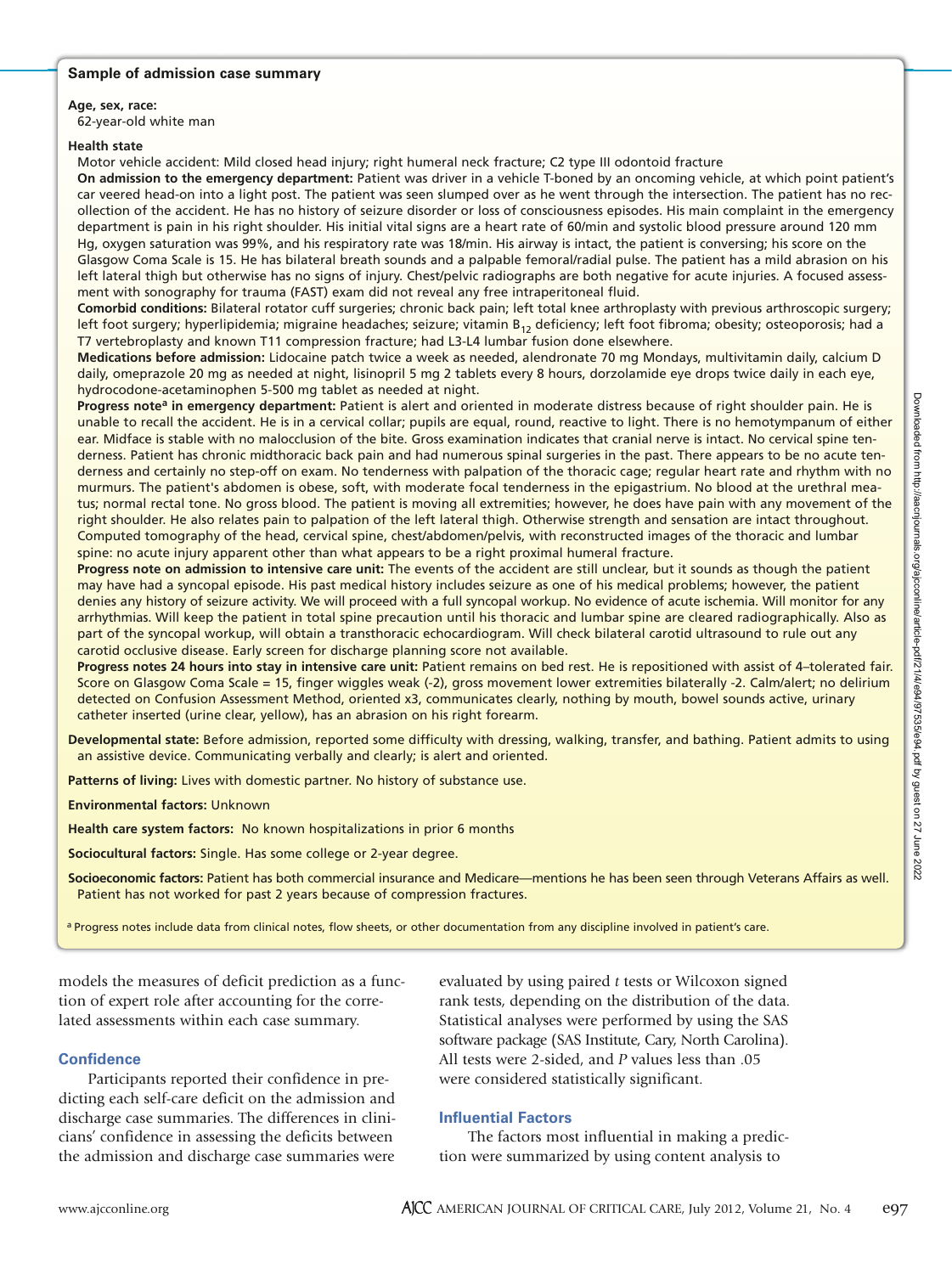# **Table 1 Sample characteristics of clinicians**

| <b>Characteristic</b>                           | <b>Discharge</b><br>planning nurse | Social worker | <b>Staff nurse</b> | <b>Clinical nurse</b><br>specialist | Þ         |
|-------------------------------------------------|------------------------------------|---------------|--------------------|-------------------------------------|-----------|
| Age, mean (SD), y                               | 51.0(11.0)                         | 28.3(4.0)     | 40.0(10.1)         | 50.7(10.7)                          | .06       |
| Experience at institution, mean (SD), y         | 17.3(13.7)                         | 4.2(2.3)      | 14.3(6.0)          | 23.3(1.5)                           | .08       |
| Experience in intensive care unit, mean (SD), y | 1.7(2.9)                           | 1.8(1.3)      | 15.7(10.7)         | 23.3(5.5)                           | .006      |
| Female sex, No. (%)                             | 3(100)                             | 3(100)        | 3(100)             | 3(100)                              | <b>NA</b> |
| Abbreviation: NA, not applicable.               |                                    |               |                    |                                     |           |

# **Table 2**

**Percentage of predictions based on admission case summaries with the consensus agreement overall and by role**

|                           | Mean (SD); median; interquartile range; range |                             |                           |  |
|---------------------------|-----------------------------------------------|-----------------------------|---------------------------|--|
| <b>Role</b>               | <b>Presenta</b>                               | <b>Absent</b> <sup>b</sup>  | Overall <sup>c</sup>      |  |
| All clinicians            | 55 (36); 60; 25-87; 0-100                     | 82 (18); 88; 71-96; 15-100  | 74 (12); 78; 67-81; 37-96 |  |
| Clinical nurse specialist | 45 (36); 36; 17-73; 0-100                     | 83 (20); 89; 69-100; 15-100 | 71 (12); 74; 63-78; 41-89 |  |
| Discharge planning nurse  | 50 (35); 48; 23-83; 0-100                     | 83 (18); 90; 73-94; 25-100  | 74 (12); 78; 69-81; 48-96 |  |
| Social worker             | 60 (35); 73; 40-87; 0-100                     | 84 (14); 84; 75-94; 54-100  | 78 (9); 81; 74-85; 52-93  |  |
| Staff nurse               | 63 (36); 75; 33-100; 0-100                    | 79 (20); 86; 68-95; 27-100  | 73 (15); 74; 67-85; 37-96 |  |

a Present refers to admission deficit predictions that matched consensus determination of deficits present at discharge.

b Absent refers to admission deficit predictions that matched consensus determination of deficits absent at discharge.

c Overall refers to total admission deficit predictions matching the consensus assessment.

identify categories. The categories with the largest number of responses were validated as accurate with the participants in a debriefing session. Content analysis<sup>22</sup> of comments related to case summaries, instruments, and time to complete case summaries was performed after the participant debriefing session. Nvivo 9 (QSR International, Cambridge, Massachusetts) was used to code responses into categories.

# **Results**

Characteristics of the clinician participants are presented in Table 1. All 12 clinicians were female. Mean (with standard deviation in parentheses) years of experience at the institution varied by role from 4.2 (2.3) years (social worker) to 23.3 (1.5) years (clinical nurse specialist). Years of ICU experience also varied widely from an average of 1.7 (2.9) years (discharge planning nurse) to 23.3 (5.5) years (clinical nurse specialist).

The average age of the 15 patients described in the case summaries was 65.9 (14.1) years (range, 41-89 year). Twelve (80%) were female, and 12 (80%) were white. Seven (47%) were married, seven (47%) had some college education. For 9 patients (60%), the admission to the ICU was planned after complex elective surgeries (cardiac, neurological, tumor

resection). The remaining 6 patients' ICU admissions were for reasons that included a cardiac event, sepsis, motor vehicle accident, pulmonary edema, strangulated hernia, and a neurological event.

# **Predictive Accuracy**

The mean (SD) percentages of prediction accuracy across all the clinicians were 55 (36) for self-care deficit present, 82 (18) for self-care deficit absent, and 74 (12) overall (Table 2). Some evidence indicated that the percentage of deficits accurately predicted as present differed by role (*P*= .02); specifically, the prediction accuracy of present deficits was lower for CNSs and discharge planning nurses than for social workers and staff nurses. No statistically significant difference was found between roles in the percentage of deficits accurately predicted as absent (*P* = .54). Last, roles differed significantly in the percentage of predictions overall (present and absent deficits, *P* = .04); specifically, this aggregate measure of overall deficit prediction was higher for social workers than for other roles.

# **Confidence**

Confidence in predicting deficits was high. Confidence in deficit prediction increased significantly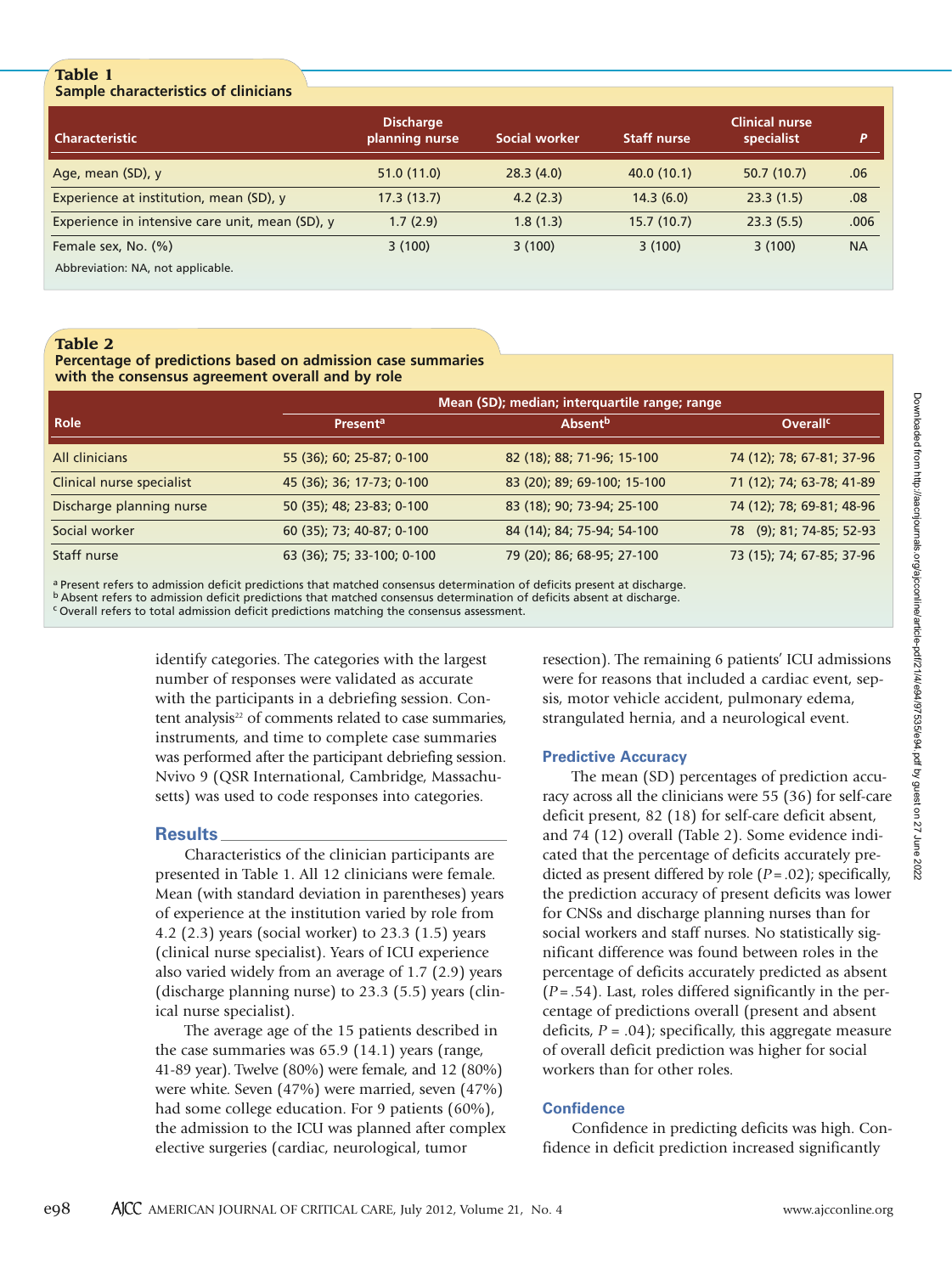from admission to discharge for clinical nurse specialists and staff nurses (Table 3). Although one would expect confidence in predicting deficits to increase from the admission to discharge case summaries, the confidence of social workers and discharge planning nurses in their decisions was as high when they used information from the admission case summaries as when their decisions regarding deficits were based on the discharge case summaries. In addition, clinicians noted that predictions were easier to make when the population of patients was familiar to them.

# **Influential Factors**

During the debriefing session, the clinicians identified several data elements as important in predicting self-care deficits at hospital discharge early during the ICU stay. Influential variables included the reason for hospitalization, prior and current functional status, and the availability of informal caregiver assistance at home.

# **Discussion**

Beginning the discharge planning process is often assigned a lower priority among competing care requirements for complex, critically ill patients.<sup>2,15,23</sup> This fosters a tendency for ICU staff to wait until the patient's condition has stabilized to start discharge planning.<sup>7</sup> Findings from this study suggest that ICU staff in key roles and as key persons with a stake in the hospital discharge planning process can predict self-care deficits accurately and confidently. Among the 4 groups of clinicians, ICU staff nurses were best able to predict self-care deficits likely to be present at hospital discharge by using admission data.

Although all experts were able to predict selfcare deficits that were likely to be present at discharge to some extent, prediction of deficits that were not likely to be present seem to be an easier decision, perhaps because of the clinicians' understanding of the effect of the condition on functioning. For example, a fractured femur in an otherwise healthy adult is not likely to result in cognitive deficits. Because of the complex care needs of ICU patients, it is important that clinicians be able to rule out variables that are extraneous to the discharge plan. Future studies with larger and more diverse samples should be done to evaluate key data elements that clinicians consider important in predicting deficits that are likely to be present as well as deficits that are not likely to be present.

Despite the belief that discharge planning is not appropriate for critically ill or unstable ICU patients, clinicians had high levels of confidence in their

#### **Table 3 Confidence ratings of predictions based on admission case summaries and determinations based on discharge case summaries**

|                                                                           | Confidence, <sup>a</sup> mean (SD) |                  |         |  |  |  |
|---------------------------------------------------------------------------|------------------------------------|------------------|---------|--|--|--|
| Role                                                                      | <b>Admission</b>                   | <b>Discharge</b> | Ρ       |  |  |  |
| Clinical nurse specialist                                                 | 2.6(0.6)                           | 3.2(0.6)         | $-.001$ |  |  |  |
| Discharge planning nurse                                                  | 2.7(0.5)                           | 2.8(0.4)         | .80     |  |  |  |
| Social worker                                                             | 2.6(0.8)                           | 2.6(0.9)         | .38     |  |  |  |
| Staff nurse                                                               | 2.6(0.7)                           | 3.1(0.6)         | $-.001$ |  |  |  |
| 3 Candidanas salai 1 - noti sandidant 2 - sansinalidant 2 - sansinalidant |                                    |                  |         |  |  |  |

a Confidence scale: 1 = not confident, 2 = somewhat confident, 3 = very confident, 4 = extremely confident.

ability to identify deficits at discharge by using only information available at admission. Discharge planning nurses and social workers had less change in their confidence, which may be explained by their role-specific focus on discharge planning concerns. Because of the effectiveness of the ICU staff nurses in identifying likely deficits, the findings suggest involving specialized discharge planning resources with ICU staff nurses early in patients' ICU stay.

Reason for hospitalization, as well as prior and current functional status, were influential factors identified by study participants. These findings are similar to factors associated with hospital discharge to a care facility in survivors of a critical illness.<sup>24</sup> Low physical functioning is an indication that further rehabilitation may be necessary for surgical ICU patients.25 Functional status before admission to a

medical ICU has been linked to functional status after hospital discharge for elderly patients.<sup>26</sup> These factors deserve further study as candidates for discharge planning decision support for ICU patients.

Methodological lessons learned from this pilot study include information about recruitment and the development and use of case summaries. Recruitment of experienced clinicians familiar with ICU patients by snowball sampling is possible, but requires consideration of several factors. First, it is imperative to include study participants who are experi-

enced with interpreting extensive and complex care needs in order to integrate and analyze data in a discharge planning schema. Second, when recruiting from a large hospital with multiple ICUs for specific clinical populations (medical, neurological, cardiovascular), clinicians who are familiar with particular populations of patients are more confident in their predictions. Third, debriefing comments from

Prediction accuracy of deficits was lower for clinical nurse specialists and discharge planning nurses than for social workers and staff nurses. Downloaded from http://aacnjournals.org/ajcconline/article-pdf/21/4/e94/97535/e94.pdf by guest on 27 June 2022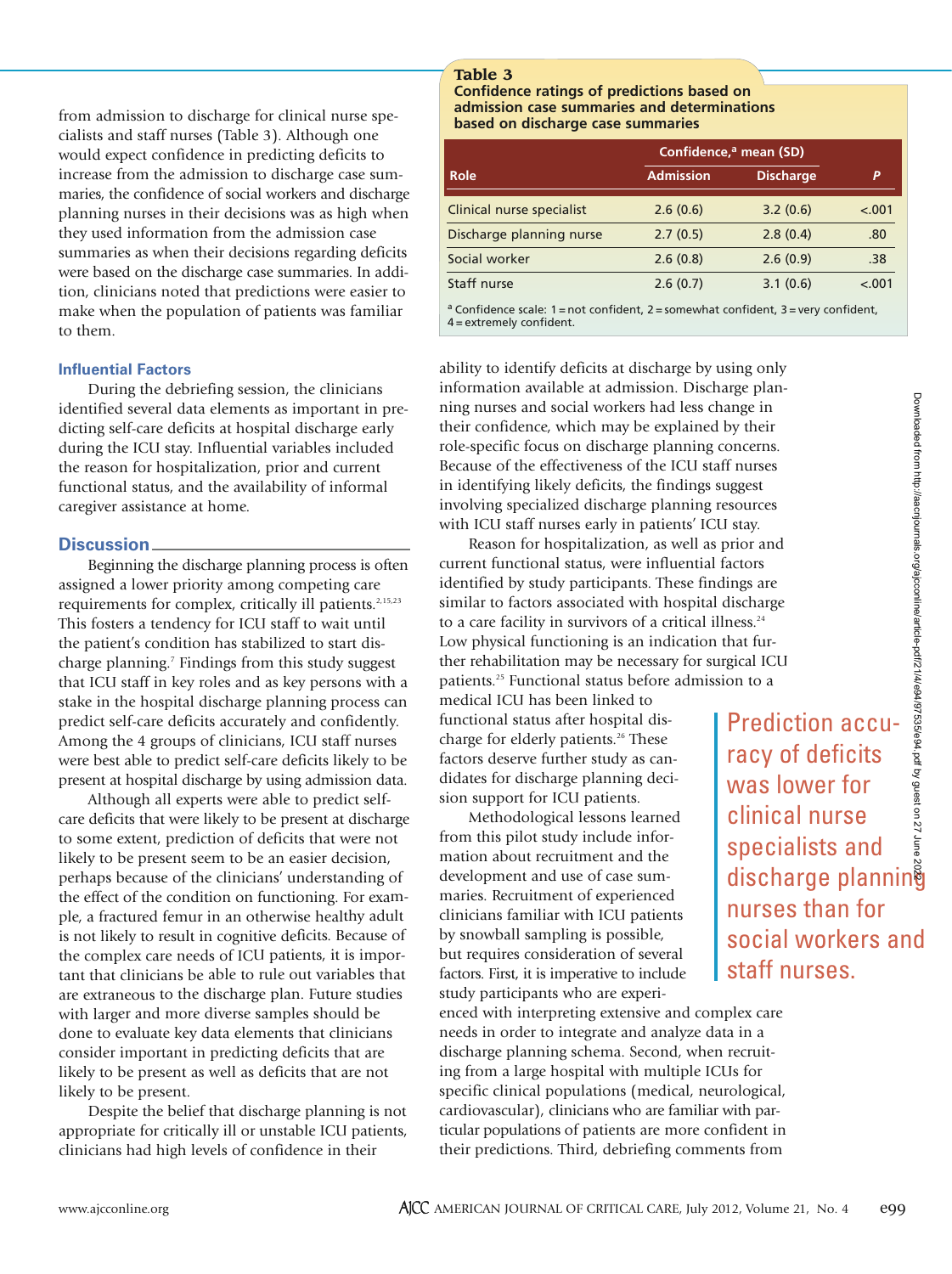the participants indicated that the physical therapist plays a key role in the ICU discharge planning process. The therapists' assessments of functional status are important to participants' confidence in predicting deficits at discharge. Subsequent studies should include physical therapists as study participants. When asked about physicians' involvement

Intensive care unit staff in key roles can predict self-care deficits accurately and confidently. in the discharge planning process, the study participants confirmed that physicians were not key participants in the discharge planning process, although physicians' documentation was often key in understanding the clinical course and likely outcomes for patients.

Participation was feasible and considered a positive experience by the experts. All the experts completed the reviews as requested. It

was reasonable to remunerate clinicians for study participation, recognizing that what was required by the study was beyond their existing role responsibilities. The participants reported that the remuneration provided was acceptable in relationship to the time required to review the case summaries.

Development and use of case summaries is feasible for studying the identification of self-care deficits, as described by Bowles and colleagues.<sup>20,21</sup> The process of developing the case summaries for this study required the investigators to abstract pertinent data from the medical record. Development of case summaries would be more efficient if the

Reason for hospitalization and prior and current functional status were influential factors in predictions.

required data elements were available as discrete values that could be easily retrieved electronically.

Limitations of this study need to be considered. This was a small sample pilot study, and the main objective was to determine feasibility of methods for a subsequent full-scale study rather than to obtain definitive results. Although the small sample size calls into question the validity of the results, few studies have been conducted, to date, that

focus on the hospital discharge planning process within the ICU setting. The findings may guide the thinking of other investigators and contribute to our knowledge regarding the conduct of discharge planning within acute care.

# **Conclusion**

Shortened hospital stays, including both the ICU stay and the subsequent time on the step-down or

general care unit, can result in precious little time to identify patients' increasingly complex postacute care needs, to develop a plan, to discuss the plan with the patient, the patient's family, and other providers, and to implement the plan. Nurses are encouraged to start the discharge planning process at the time of a patient's admission to the hospital regardless of whether or not the patient begins the hospital stay in an ICU. Early assessment in the ICU of potential deficits is consistent with recommendations for maximizing patients' functioning after critical illness.<sup>27</sup> This early start to the discharge planning process enhances the timely organization, engagement, and coordination of resources needed for a successful discharge plan. An early start does not preclude adjusting the plan on the basis of changes in the patient's condition, but delaying initiation of the discharge planning process further compresses the time available to identify and anticipate needs, and to discuss, develop, and implement a plan.

This pilot study provides preliminary evidence for the feasibility of using information documented within 24 hours of a patient's ICU admission to initiate the discharge planning process, and it calls for further study of early discharge planning for critically ill patients with complex needs. Findings from this study suggest the possibility that ICU nursing staff can contribute to the identification of patients' postacute care needs. Early collaboration with specialized discharge planning resources such as discharge planning nurses or social workers may result in an improved process and decreased risk of costly, poor discharge outcomes. Patient data elements available early in an ICU stay identified as important in predicting self-care deficits at hospital discharge may serve as a relevant starting point in developing much needed discharge planning decision support to assist ICU clinicians in participating in patient-centered discharge-related care planning.

#### ACKNOWLEDGMENT

The authors thank Joel Pacyna for his review of the manuscript relative to clarity, organization, grammar, and content.

#### FINANCIAL DISCLOSURES

This study was funded by the Nursing Research and Evaluation Committee, Department of Nursing, Mayo Clinic.

# **eLetters**

Now that you've read the article, create or contribute to an online discussion on this topic. Visit **www.ajcconline.org** and click "Submit a response" in either the full-text or PDF view of the article.